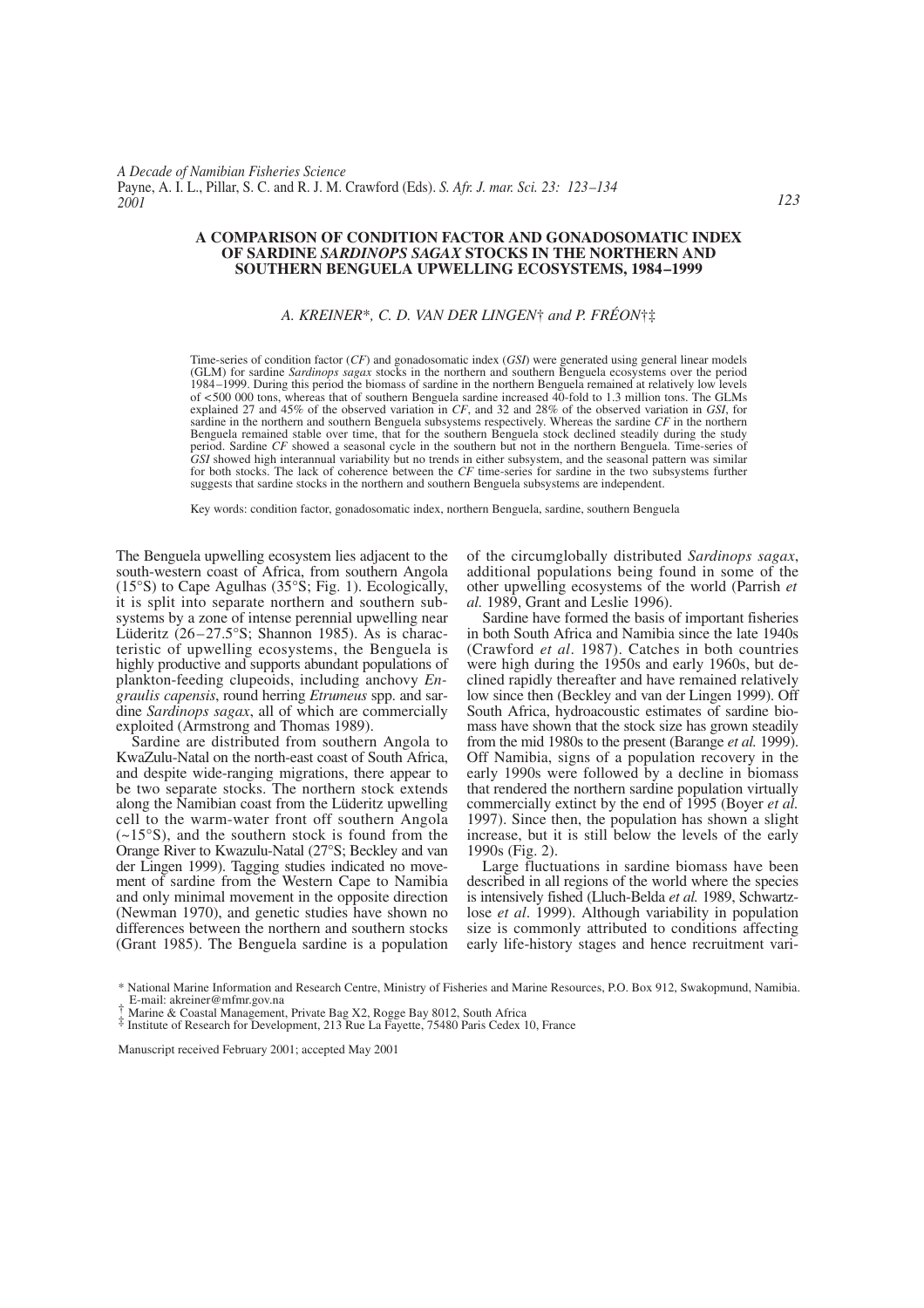



Fig. 1: Map of southern Africa showing the location of the major fishing grounds (shaded) and places mentioned in the text

ability (Bakun 1985, Chambers and Trippel 1997), processes that affect population parameters (such as growth rate, natural mortality rate, fecundity and age at maturity) of post-recruit fish have not been excluded as candidates for causality of interannual and interdecadal variation in population size (Fréon 1989, Parrish and Mallicoate 1995). Such processes could include environmental forcing, interspecies interactions and density-dependent factors. With the exception of measurements of growth rate, however, estimating population parameters is difficult, and it requires intensive sampling and analytical effort. As a result of these difficulties, biological time-series that can be used to assess processes that could alter the population sizes of post-recruit fish, are limited. Examples of timeseries that can be generated with relative ease for many fish populations are those of condition factor and gonadosomatic index.

Condition factor may be defined as an index of the physiological well-being of a fish, and can also be considered an integrator of conditions encountered during some previous period (of the order of weeks to

months). Condition factor is affected by food availability, physical factors and the physiology of fish, including its gonad maturity stage. Food availability is further dependent on environmental conditions and population density (Parrish and Mallicoate 1995). Gonadosomatic index has been used as an indicator of reproductive activity of Namibian sardine (Matthews 1964), and in the absence of information on eggs and larvae, could be used to give an indication of peak spawning periods.

The objective of this paper was to derive time-series of condition factor and gonadosomatic index for sardine populations in the northern and southern Benguela over the period 1984–1999. These time-series could then be compared to assess possible co-variation between these two spatially distinct populations. The effect of various parameters (sex, fish length, etc.) on condition factor and gonadosomatic index was also studied. Finally, the condition factor time-series was compared with estimates of population biomass in order to speculate on the effect of density-dependence.

### **MATERIAL AND METHODS**

#### **Data sources**

Biological data for sardine from both northern and southern Benguela were collected from commercial catches made during the period 1984–1999. Data were collected from a sample of 25–50 fish per landing. In the northern Benguela, samples were taken from catches landed at Walvis Bay, a total of 48 949 fish being sampled (Table I). In the southern Benguela samples were collected from commercial catches landed at several different ports (Fig. 1). In all, 62 567 fish were sampled there (Table I).

Information collected for each sample included the date (only Year and Month variables were used) and capture location (Latitude, Longitude and Depth [using class intervals 0–18.3 m, 18.3–36.6 m, 36.6 –54.9 m, etc. up to 530.4–548.7 m] for the northern Benguela; and Latitude and Longitude [of the north-west corner of a 10×10 nautical mile "pelagic fishing block" in which the catch was made] for the southern Benguela). Measurements taken from individual fish included their total length (*TL*, to the nearest mm), caudal length  $(CL)$ , wet body mass  $(g, to the nearest 0.1 g)$ , sex, gonad maturity stage and gonad mass (g, to the nearest 0.1 g). Where no caudal length data were collected (for the northern Benguela from 1992 onwards), caudal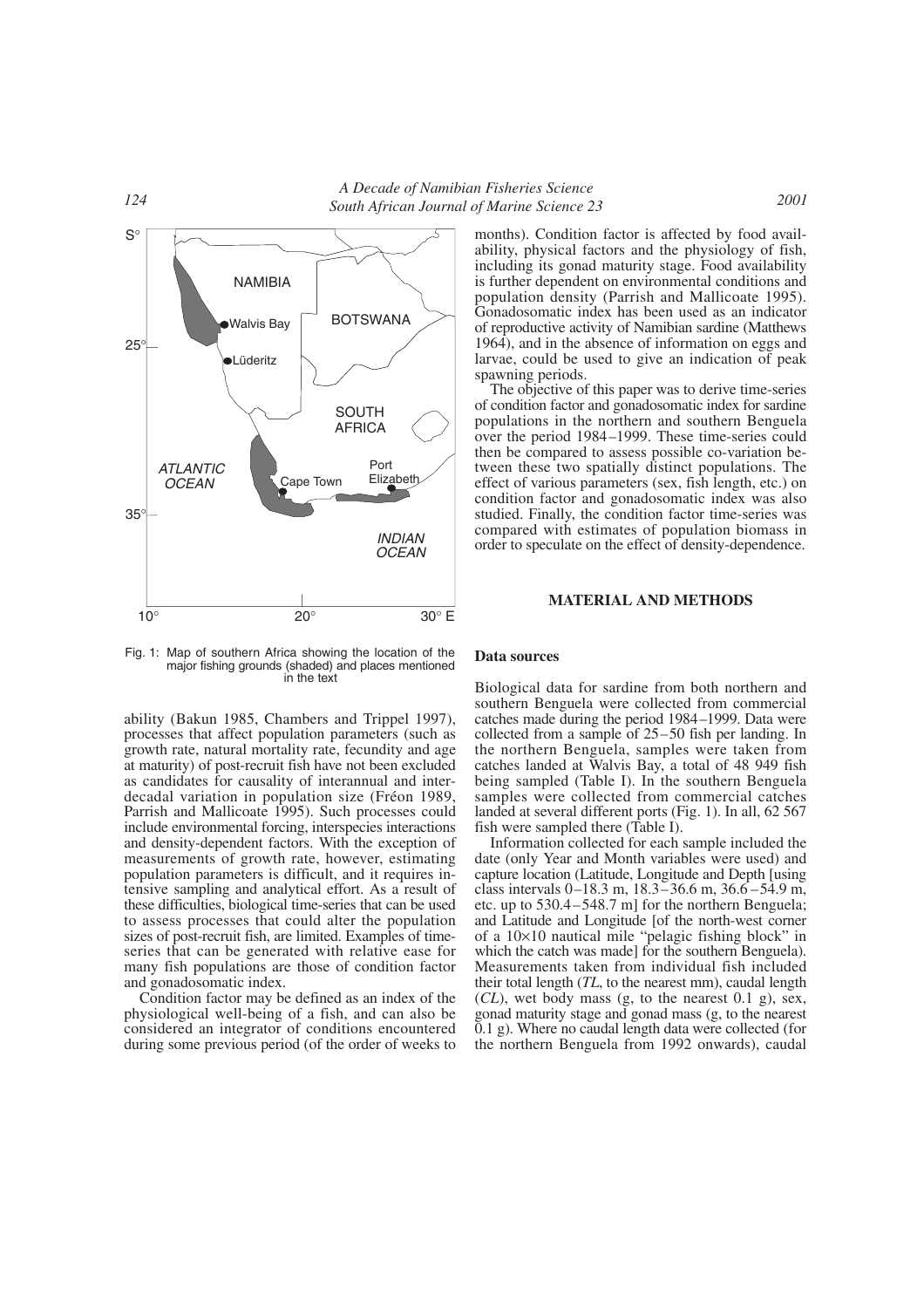

Fig. 2: Estimates of the biomass of sardine in the northern and southern Benguela derived from VPA and hydroacoustic surveys. Data courtesy Boyer *et al.* (1997) and NatMIRC (unpublished data) for the northern<br>Benguela, and Barange *et al.* (1999) and Marine & Coastal Management (unpublished data) for the<br>southern Benguela

length was calculated from total length using the equation

$$
CL \text{ (mm)} = 0.836328 \text{ } TL \text{ (mm)} - 0.408755 \text{ }, (1)
$$

derived by fitting a linear regression ( $r^2 = 0.984$ ; *n* = 43 695) to the data points where total length and caudal length were available.

The condition factor (*CF*) of each sardine was calculated using the expression

$$
CF = \frac{\text{observed wet body mass}}{\text{expected wet body mass}} \quad . \tag{2}
$$

Expected mass was estimated from length/mass relationships derived separately for the northern and southern Benguela sardine populations by fitting nonlinear regressions to the untransformed wet body mass and caudal length data using Marquardt's (1963) iterative algorithm:

$$
Wet body mass = a CLb, (3)
$$

where *a* and *b* are estimated parameters.

Gonadosomatic index (*GSI*) was expressed as a percentage of wet body mass, and was calculated using the equation

$$
GSI = \frac{\text{gonad mass}}{\text{observed wet body mass} - \text{gonad mass}} \times 100 \quad .
$$
\n(4)

# **Data analysis**

Time-series of *CF* and *GSI* were generated by fitting general linear models (GLMs) to each of the datasets for each of the regions. The SAS software package (SAS Institute Inc. 1988) was used for all statistical analyses.

The GLM fitted to the *CF* data from the northern Benguela used Year, Month, Sex (immature or mature) and Depth as independent class variables, and Latitude, Longitude, *GSI* and *CL* as independent continuous variables, plus their two-level interactions. A stepwise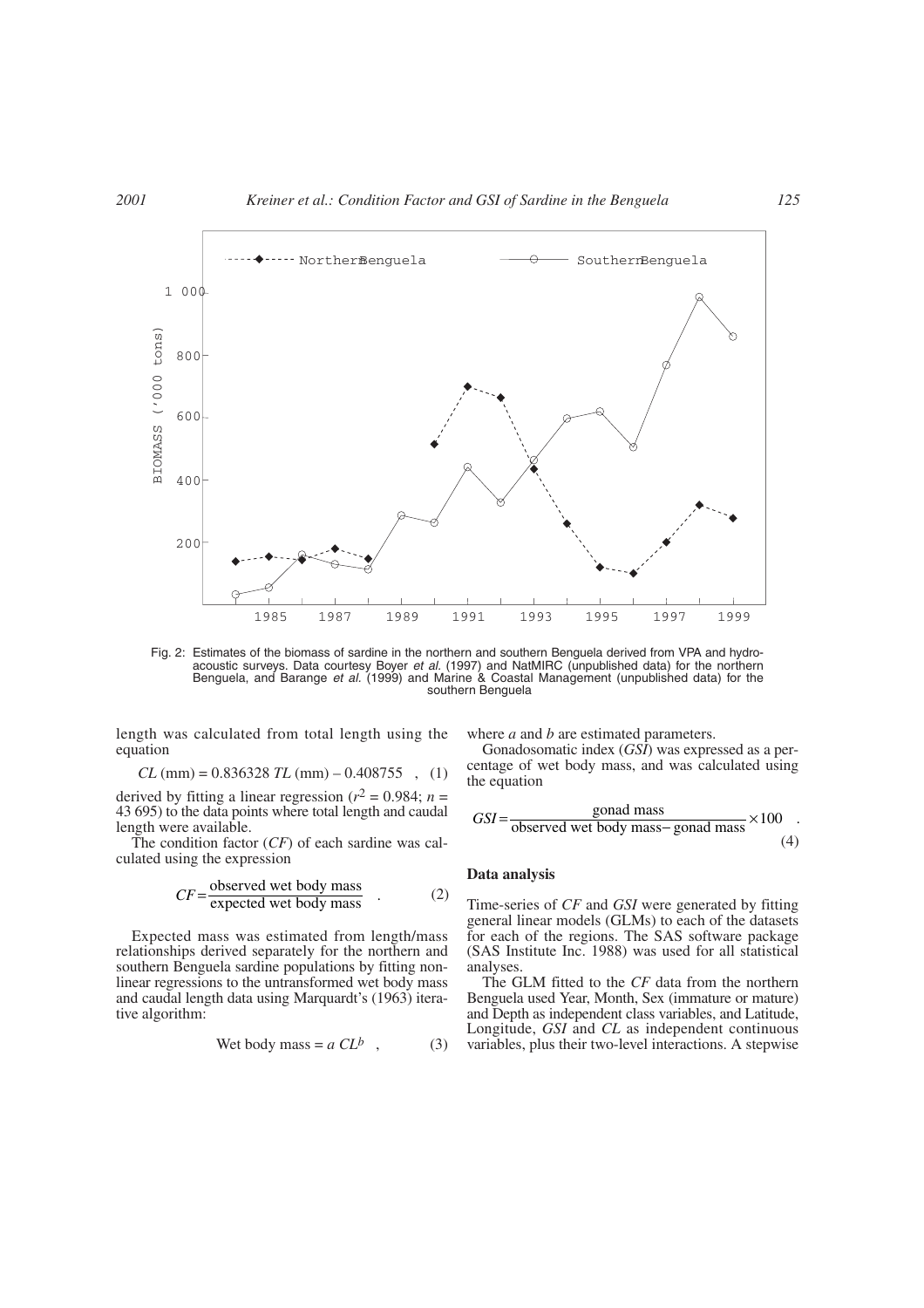*<sup>126</sup> A Decade of Namibian Fisheries Science South African Journal of Marine Science 23 2001*

| Year                                                                                                                         | Number of fish sampled                                                                                   |                                                                                                            |                                                                                                              |                                                                                                                    |                                                                                                                  |                                                                                                                                  |                                                                                                          |                                                                                       |                                                                                |                                                                         |                                                         |                              |                                                                                                                                                                |
|------------------------------------------------------------------------------------------------------------------------------|----------------------------------------------------------------------------------------------------------|------------------------------------------------------------------------------------------------------------|--------------------------------------------------------------------------------------------------------------|--------------------------------------------------------------------------------------------------------------------|------------------------------------------------------------------------------------------------------------------|----------------------------------------------------------------------------------------------------------------------------------|----------------------------------------------------------------------------------------------------------|---------------------------------------------------------------------------------------|--------------------------------------------------------------------------------|-------------------------------------------------------------------------|---------------------------------------------------------|------------------------------|----------------------------------------------------------------------------------------------------------------------------------------------------------------|
|                                                                                                                              | Jan.                                                                                                     | Feb.                                                                                                       | Mar.                                                                                                         | Apr.                                                                                                               | May                                                                                                              | Jun.                                                                                                                             | Jul.                                                                                                     | Aug.                                                                                  | Sep.                                                                           | Oct.                                                                    | Nov.                                                    | Dec.                         | Total                                                                                                                                                          |
| Northern Benguela                                                                                                            |                                                                                                          |                                                                                                            |                                                                                                              |                                                                                                                    |                                                                                                                  |                                                                                                                                  |                                                                                                          |                                                                                       |                                                                                |                                                                         |                                                         |                              |                                                                                                                                                                |
| 1984<br>1985<br>1986<br>1987<br>1988<br>1989<br>1990<br>1991<br>1992<br>1993<br>1994<br>1995<br>1996<br>1997<br>1998<br>1999 | 201<br>100<br>250<br>349<br>20<br>49                                                                     | 237<br>100<br>100<br>339<br>350<br>16<br>18<br>63<br>13<br>45<br>27                                        | 100<br>1498<br>1547<br>1 4 4 8<br>931<br>749<br>10<br>41<br>168<br>132<br>6<br>78<br>24<br>143<br>19         | 299<br>1 2 5 0<br>1797<br>950<br>1 3 9 6<br>2 1 7 6<br>656<br>336<br>487<br>297<br>370<br>133<br>114<br>199<br>144 | 542<br>1 2 4 1<br>539<br>997<br>1798<br>569<br>1 0 8 3<br>343<br>245<br>353<br>19<br>224<br>146<br>148           | 1 2 6 3<br>1 3 3 0<br>437<br>50<br>549<br>609<br>708<br>334<br>287<br>172<br>20<br>87<br>15<br>150                               | 150<br>1 1 7 4<br>349<br>2 1 9 4<br>2 1 4 0<br>499<br>423<br>321<br>271<br>273<br>27<br>122<br>168<br>46 | 100<br>1 0 0 4<br>637<br>798<br>1786<br>110<br>126<br>63<br>184<br>91<br>12           | 100<br>199<br>65<br>224<br>201                                                 | 75<br>299<br>50<br>163                                                  | 106                                                     | 100<br>250<br>6<br>10        | 399<br>175<br>5739<br>8 3 9 3<br>4825<br>6955<br>9 9 0 3<br>2463<br>2733<br>1736<br>1658<br>1707<br>381<br>616<br>759<br>507                                   |
| Total                                                                                                                        | 969                                                                                                      | 1 3 0 8                                                                                                    | 6894                                                                                                         | 10 604                                                                                                             | 8 2 4 7                                                                                                          | 6 0 1 1                                                                                                                          | 8 1 5 7                                                                                                  | 4911                                                                                  | 789                                                                            | 587                                                                     | 106                                                     | 366                          | 48 949                                                                                                                                                         |
| 1984<br>1985<br>1986<br>1987<br>1988<br>1989<br>1990<br>1991<br>1992<br>1993<br>1994<br>1995<br>1996<br>1997<br>1998<br>1999 | 192<br>501<br>192<br>368<br>244<br>372<br>350<br>452<br>125<br>75<br>25<br>125<br>324<br>50<br>75<br>150 | 713<br>756<br>716<br>592<br>580<br>565<br>950<br>852<br>300<br>125<br>25<br>175<br>503<br>470<br>375<br>25 | 607<br>631<br>706<br>578<br>419<br>940<br>987<br>705<br>250<br>150<br>100<br>250<br>550<br>639<br>600<br>499 | 685<br>517<br>520<br>519<br>682<br>925<br>841<br>1 100<br>125<br>25<br>166<br>490<br>675<br>347<br>450             | 498<br>630<br>502<br>449<br>792<br>1 100<br>1 3 4 4<br>699<br>75<br>125<br>25<br>300<br>517<br>550<br>450<br>650 | Southern Benguela<br>250<br>836<br>597<br>314<br>919<br>764<br>988<br>926<br>200<br>50<br>148<br>350<br>425<br>550<br>550<br>625 | 3<br>550<br>718<br>421<br>432<br>586<br>375<br>172<br>75<br>175<br>450<br>750<br>425<br>525              | 65<br>165<br>316<br>507<br>275<br>391<br>50<br>125<br>625<br>400<br>279<br>625<br>300 | 17<br>16<br>283<br>328<br>150<br>148<br>125<br>575<br>500<br>275<br>449<br>350 | 293<br>282<br>125<br>125<br>50<br>50<br>688<br>300<br>125<br>375<br>225 | 104<br>11<br>175<br>75<br>300<br>400<br>75<br>50<br>100 | 50<br>175<br>150<br>25<br>25 | 3 3 4 5<br>4 5 0 3<br>4 1 3 2<br>3 8 4 0<br>5 1 9 6<br>5 5 2 7<br>6726<br>5 3 0 4<br>1450<br>575<br>348<br>3 9 0 4<br>5 0 0 9<br>4 4 6 3<br>4 3 2 1<br>3 9 2 4 |
| Total                                                                                                                        | 3 6 20                                                                                                   | 7722                                                                                                       | 8611                                                                                                         | 8 0 6 7                                                                                                            | 8706                                                                                                             | 8 4 9 2                                                                                                                          | 5 6 5 7                                                                                                  | 4 1 2 3                                                                               | 3 2 1 6                                                                        | 2638                                                                    | 1 2 9 0                                                 | 425                          | 62 5 67                                                                                                                                                        |

Table I: Numbers of fish sampled by month and year in the northern and southern Benguela, 1984–1999

procedure was used to select manually a "sub-optimal" model. Because the number of observations is high, an optimal model (including all the significant variables) would be over-parameterized, and some parameter estimates would be biased and/or not unique estimators. As stressed by Lebreton *et al*. (1992), instead of intending to get the ideal model explaining the highest percentage of variance, it is preferable to allow some secondary and hypothetical effects in the residuals and to focus on the main effects in the model. A visual residual analysis was performed to check for normality in the distribution of residuals, and to ensure that there was no trend in the mean and variance of residuals plotted against observed values.

As the sample size was unbalanced for the different class variables, simple means are biased and were not used here. Instead, least-squares estimates of marginal means (LS means) provided unbiased estimators of the class marginal means that would be expected had the design been balanced. For northern Benguela sardine, only data collected from January to August each year were used in the analysis because of insufficient data in the last third of the year (see Table I). Owing to some wet mass data being missing, only 45 725 data points were used for the *CF* analysis.

The GLM fitted to the *CF* data from the southern Benguela used the same approach and the same dependent variables as those for the northern Benguela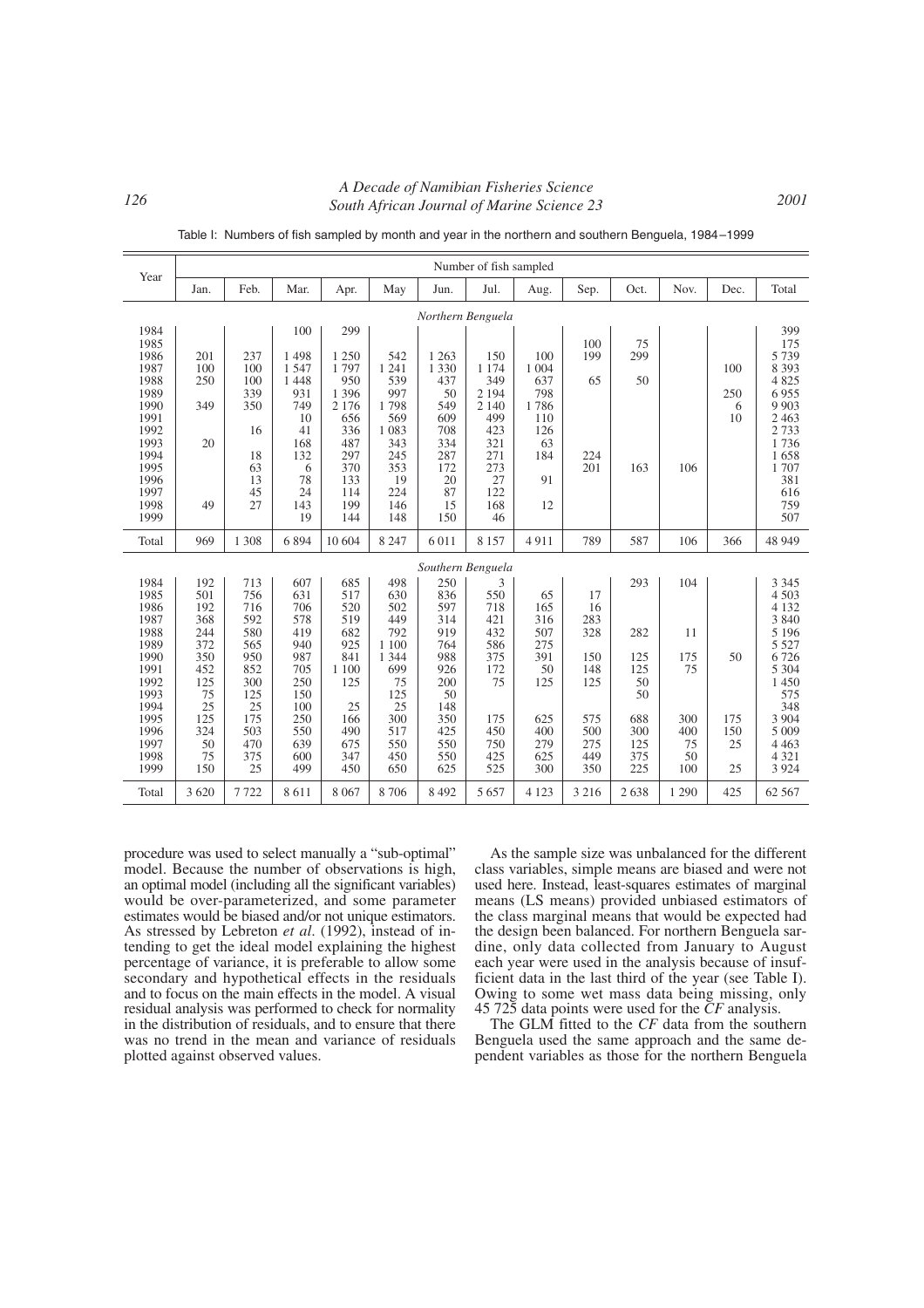

Fig. 3: GLM-derived time-series of annual LS means of condition factor for sardine in the northern and southern Benguela, 1984–1999

analysis, except for depth class, which was not available. Only data collected from January to September each year were used in this analysis because of insufficient data in the last quarter of the year (see Table I). Initial analysis of post-1996 data (years where there was good spatial coverage of sardine landings, with a significant number of samples being collected from both West Coast and South Coast fishing ports) revealed significant longitudinal effect, indicating that samples landed at Port Elizabeth had different characteristics from those landed elsewhere. Therefore, data from longitudes east of  $21^{\circ}E$  (i.e.  $>21^{\circ}E$ ) were excluded from further analysis, resulting in a total of 55 533 data points being used in the *CF* analysis.

The GLM fitted to the *GSI* data from the northern Benguela used Year, Month, Sex (male or female) and Depth as independent class variables, and Latitude, Longitude and *CL* as independent continuous variables, plus their two-level interactions. All fish <130 mm  $CL$  as well as fish with Maturity Stages  $\lt 2$  and  $\gt 7$ were excluded, because these fish were considered to be either immature or undergoing oocyte atresia. This reduced the total number of data points used for the northern Benguela sardine *GSI* analysis to 39 429.

The GLM fitted to the *GSI* data from the southern

Benguela used Year, Month and Sex (male or female) as independent class variables, and Latitude, Longitude and *CL* as independent continuous variables, plus their two-level interactions. Fish <130 mm *CL* and those with Maturity Stages <2 and >7 were excluded, as for the northern Benguela data. In addition, data collected east of 21°E were excluded for the reasons described above. This reduced the total number of data points used for the southern Benguela sardine *GSI* analysis to 16 316.

# **RESULTS**

### **Length-mass relationships**

The length/mass relationship for sardine in the northern Benguela is described by the equation

\n
$$
\text{Wet body mass} \quad (g) = 0.0000096 \, CL \, (\text{mm})^{3.0769}
$$
\n

\n\n $(n = 47981, r^2 = 0.989)$ \n

\n\n (5)\n

and that for sardine in the southern Benguela by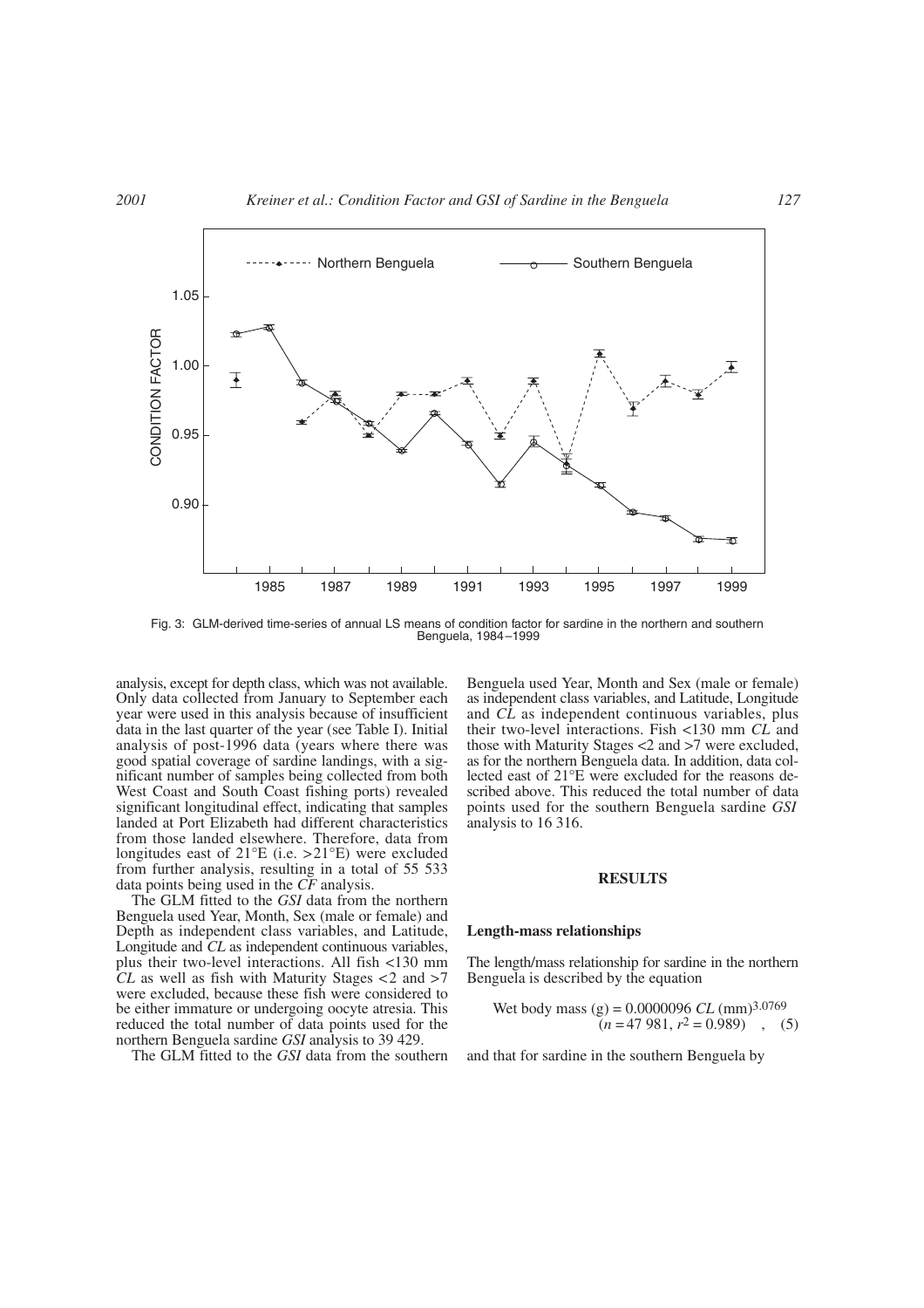

Fig. 4: GLM-derived time-series of monthly LS means of condition factor of sardine in the northern and southern Benguela, 1984–1999

Wet body mass (g) = 0.0000124 *CL* (mm)3.0194  $(n = 62 \, 452, r^2 = 0.988)$  (6)

# **Condition factor**

The sub-optimal model for the northern Benguela sardine stock took into account Sex, *GSI* and *CL* effects, as well as the interaction between Year and Month. The model has the form

 $CFnorth_{Sex, Year, Month, i} = m + a_{Sex} + b_{Year, Month}$ + *cGSISex, Year, Month, i* + *dCLSex, Year, Month, i* +  $\varepsilon_{Sex, Year, Month, i}$  (7)

where *CFnorth* is the condition factor of sardine in the northern Benguela, m a constant, *a* and *b* parameters depending respectively on the "main effects" related to the variables Sex and the interaction between Year and Month (class variables), *c* and *d* parameters related

Table II: Model outputs for sardine condition factor GLMs for the northern ( $r^2 = 0.27$ ,  $n = 45$  725) and southern ( $r^2 = 0.45$ ,  $n = 55$  533) Benguela, showing the variables used in the analysis and their associated degrees of freedom (*df*), The III and Mean sum of squares (*SS*), F-value and significance (*p*-value)

| Source                                                   | df                          | Type III SS                      | Mean SS                       | $F$ -value                                    | $p \left( \gt{F} \right)$            |  |  |  |  |  |
|----------------------------------------------------------|-----------------------------|----------------------------------|-------------------------------|-----------------------------------------------|--------------------------------------|--|--|--|--|--|
| Northern Benguela                                        |                             |                                  |                               |                                               |                                      |  |  |  |  |  |
| <b>Sex</b><br><b>GSI</b><br>CL<br>Year $\times$ Month    | 95                          | 7.59<br>13.95<br>8.05<br>101.95  | 7.59<br>13.95<br>8.05<br>1.07 | 952.55<br>1 750.96<br>1 0 1 0 . 1 4<br>134.69 | 0.0001<br>0.0001<br>0.0001<br>0.0001 |  |  |  |  |  |
| Southern Benguela                                        |                             |                                  |                               |                                               |                                      |  |  |  |  |  |
| Year<br>Month<br>$GSI \times$ Sex<br>Year $\times$ Month | 15<br>8<br>$\bigcap$<br>110 | 44.92<br>17.11<br>72.18<br>31.99 | 2.99<br>2.14<br>36.09<br>0.29 | 442.39<br>315.9<br>5 3 3 1 .6 6<br>42.96      | 0.0001<br>0.0001<br>0.0001<br>0.0001 |  |  |  |  |  |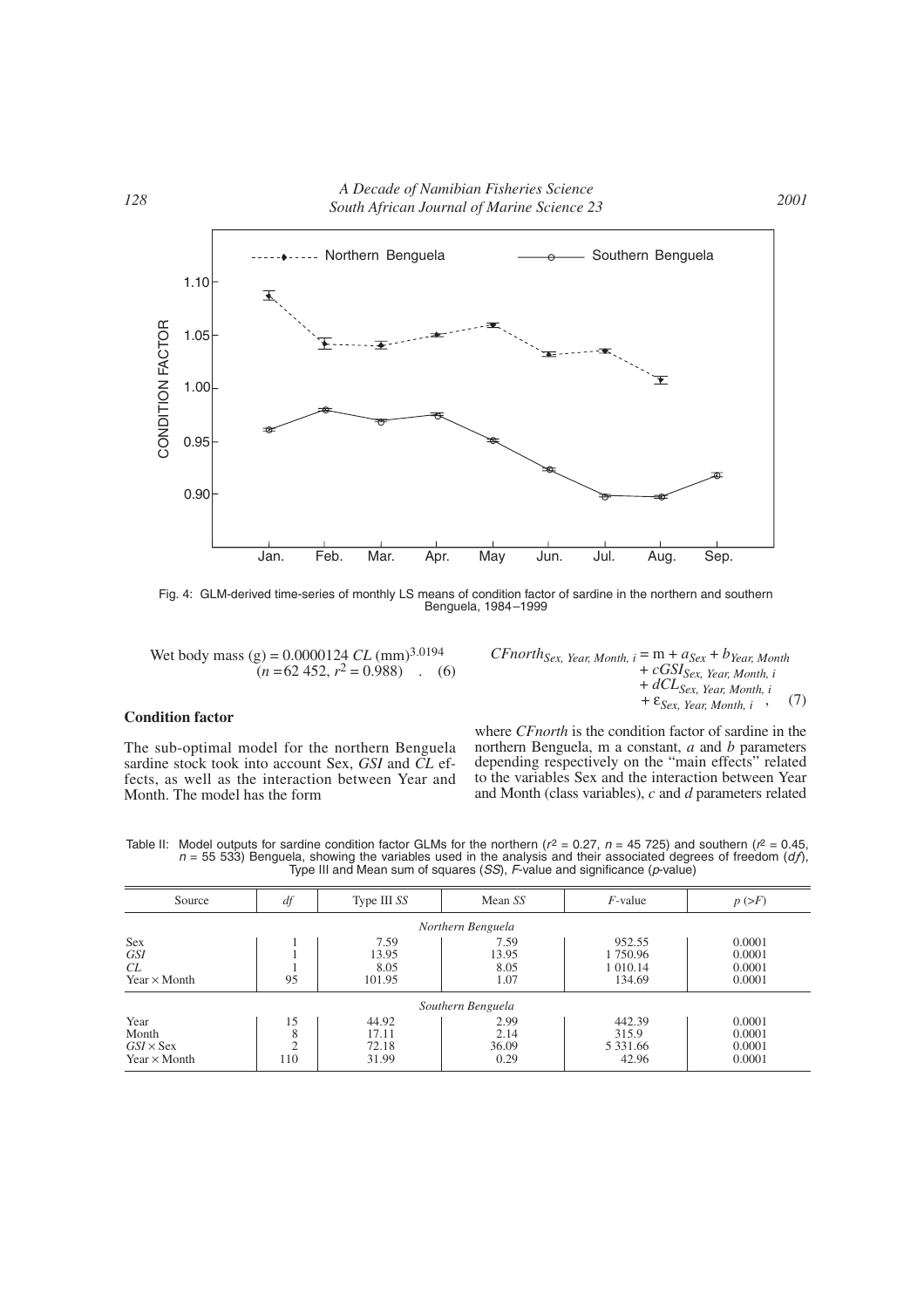| Source                                                                | df            | Type III SS                                                           | Mean SS                                                       | $F$ -value                                              | $p \left( \gt{F} \right)$                                |  |  |  |  |  |
|-----------------------------------------------------------------------|---------------|-----------------------------------------------------------------------|---------------------------------------------------------------|---------------------------------------------------------|----------------------------------------------------------|--|--|--|--|--|
| Northern Benguela                                                     |               |                                                                       |                                                               |                                                         |                                                          |  |  |  |  |  |
| <b>Sex</b><br>CL<br>Year $\times$ Month                               | 93            | 5 685.51<br>8 203.65<br>49 784.24                                     | 5 685.51<br>8 203.54<br>535.31                                | 1 5 1 2 . 2 5<br>2 182.04<br>142.38                     | 0.0001<br>0.0001<br>0.0001                               |  |  |  |  |  |
| Southern Benguela                                                     |               |                                                                       |                                                               |                                                         |                                                          |  |  |  |  |  |
| <b>Sex</b><br>CL<br>Month<br>Year<br>Longitude<br>Year $\times$ Month | 8<br>12<br>76 | 1488.74<br>4 0 2 2.99<br>1 775.46<br>1438.77<br>7 302.48<br>5 9 19.53 | 1488.74<br>4 0 2 2.99<br>221.93<br>119.9<br>7 302.48<br>77.89 | 325.59<br>879.84<br>48.54<br>26.22<br>1 597.07<br>17.03 | 0.0001<br>0.0001<br>0.0001<br>0.0001<br>0.0001<br>0.0001 |  |  |  |  |  |

Table III: Model outputs for the sardine gonadosomatic index GLMs for the northern ( $r^2 = 0.32$ ,  $n = 31740$ ) and southern ( $r^2 = 0.28$ ,  $n = 16315$ ) Benguela, showing the variables used in the analysis and their associated dom (df), Type III and Mean sum of squares (SS), F-value and significance (p-value)

to covariates *GSI* and *CL* respectively, observed for given Sex, Year and Month classes, with *i* repetitions, and  $\varepsilon$  is the residual. This model explains  $27\%$  of the observed variance in *CF* (Table II) and indicates that most of the variance is explained (in descending order of relative importance) by the interaction between Year and Month, *GSI* (positive effect) and *CL* (negative effect). The GLM-derived time-series of annual LS mean *CF* of sardine in the northern Benguela shows no trend and relatively high interannual variability (Fig. 3). The monthly variation looks rather high, but the maximal amplitude seems to lie during a period (August–January) where the paucity of data prevents proper estimation of the *CF* LS mean values for the period September–December (Fig. 4).

The sub-optimal model for the southern Benguela sardine stock took into account Year and Month effects, as well as the interactions between *GSI* and Sex and between Year and Month. The model has the form

$$
CFSouthYear, Month, Sex, i = m + aYear+ bMonth + cYear, Month+ dSexGSIYear, Month, Sex, i+ \varepsilonYear, Month, Sex, i , (8)
$$

where *CFsouth* is the condition factor of sardine in the southern Benguela, m a constant, *a*, *b* and *c* parameters, and  $\varepsilon$  is the residual. This model explains  $45\%$  of the observed variance in *CF* and indicates that most of the variance is explained by the interaction between *GSI* and Sex (*GSI* has a positive effect regardless of sex), and by Year (Table II). The GLM-derived timeseries of annual LS mean *CF* of sardine in the southern Benguela shows a steady decline over the study period (Fig. 3). Monthly LS mean *CF* values show a seasonal cycle, with *CF* highest between February and April

and lowest between July and September. However, some years showed a departure from this general pattern (e.g. in 1990 and 1997 the seasonal cycle was nonexistent) making it necessary to incorporate an interaction term between Year and Month in the model.

### **Gonadosomatic index**

The sub-optimal model fitted to the *GSI* data for sardine from the northern Benguela took into account Sex and *CL* effects as well as the interaction between Year and Month. The model has the form

$$
GSI north_{Sex, Year, Month, i} = m + a_{Sex} + b_{Year,Month} + cCL_{Sex, Year, Month} + \varepsilon_{Sex, Year, Month, i} , (9)
$$

where *GSInorth* is the gonadosomatic index of sardine in the northern Benguela, m a constant, *a, b* and *c* are parameters, and  $\varepsilon$  is the residual. The model explains 32% of the variance (see Table III) and indicates that most of the variance is explained (in descending order of relative importance) by the interaction between Year and Month and by *CL* (positive effect).

The GLM fitted to the *GSI* data for sardine from the southern Benguela took into account the Year, Month and Sex effects, the interaction between Year and Month, as well as the *CL* and the Longitude effects. The model has the form

GSIsouth year, Month, Sex, 
$$
i = m + a_{Year} + b_{Month}
$$

\n $+ c_{Sex} + d_{Year}$ , Month

\n $+ e^cCL_{Year}$ , Month, Sex,  $i + fLongitude_{Year}$ , Month, Sex,  $i + \epsilon_{Year}$ , Month, Sex,  $i$ 

\n $+ \epsilon_{Year}$ , Month, Sex,  $i$ 

\n $(10)$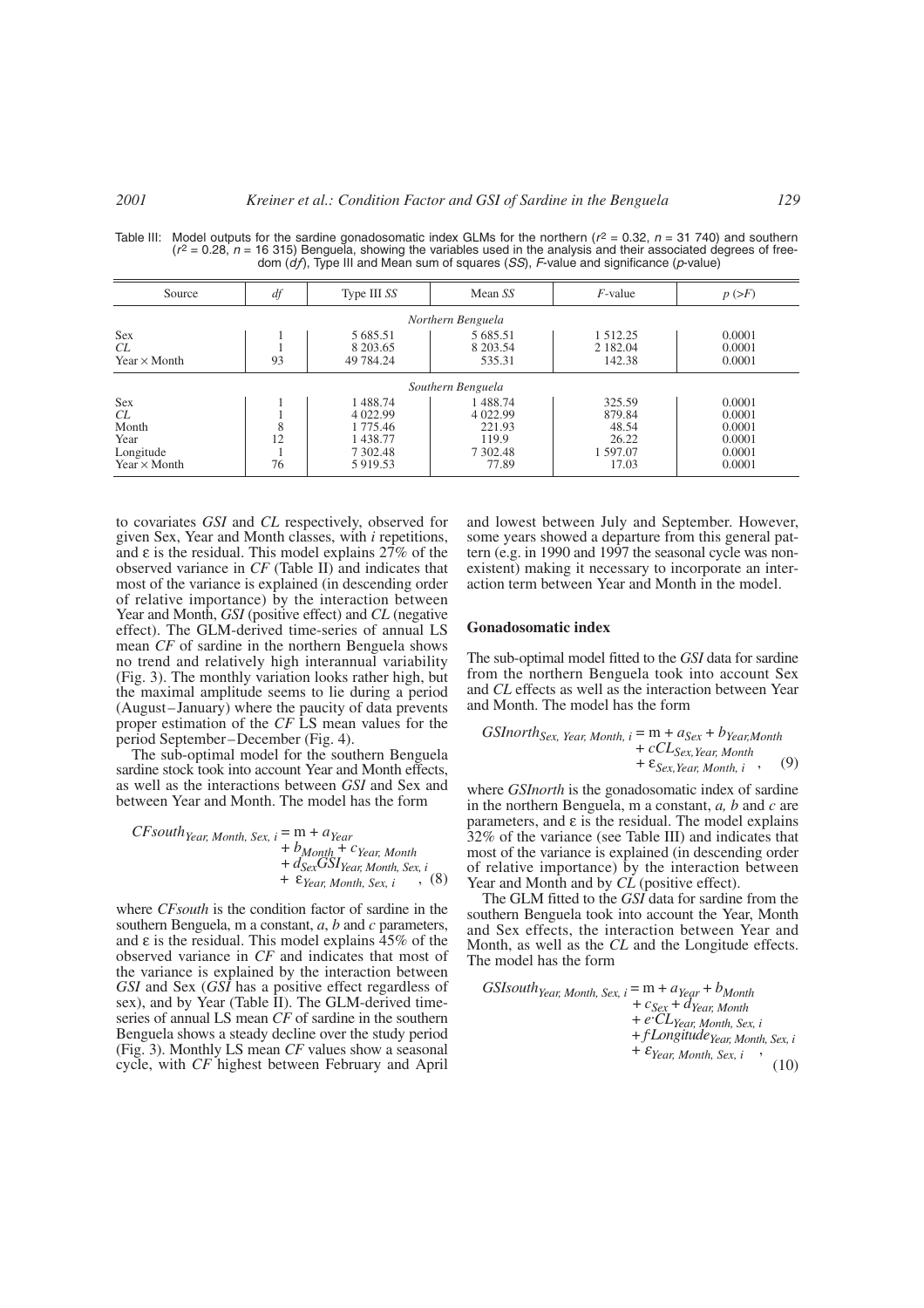

Fig. 5: GLM-derived time-series of annual LS means of gonadosomatic index for sardine in the northern and southern Benguela, 1984–1999

where *GSIsouth* is the gonadosomatic index of sardine in the southern Benguela, m a constant, *a* , *b*, *c* and *d* parameters, and  $\varepsilon$  is the residual. This model explains 28% of the observed variance in *GSI* (Table III), and indicates that most of the variance is explained (in descending order of relative importance) by Longitude (negative effect), the interaction between Year and Month, and *CL* (positive effect).

The GLM-derived time-series of annual LS mean *GSI* values for sardine in the northern and southern Benguela show high interannual variability and no annual trend over the study period in either subsystem (Fig. 5). Over the period studied, the two time-series appear to fluctuate quasi-synchronously, with the exception of 1994 where the data were out of phase; this was the lowest annual value of the time-series for the northern Benguela sardine and the highest annual value for sardine in the southern Benguela. Monthly LS mean values indicate that the *GSI* follows the same seasonal pattern for the northern and southern sardine stocks, with high *GSI* values between January and March, low values from April to June, and high values again from July onwards (Fig. 6).

#### **DISCUSSION**

The main limitation perceived in the use of the GLM approach is that it is not primarily designed to track non-linear effects of continuous variables. It is possible to overcome this limitation by categorizing continuous variables suspected of having non-linear effects when sufficient data are available, as was the case in this analysis. The non-linear effect of latitude and longitude in the northern Benguela was explored, and a slight but significant bimodal effect found in the latitude (with condition factor peaking at 19 and 22°S). However, incorporating this effect improved the percentage of explained variance by only 1%, despite an increase of 7 degrees of freedom in the model; hence, the latitudinal effect was not included. A second limitation of the analysis was the non-independence of individual observations within a subsample taken from each landing, which would have resulted in overestimation of the level of significance of the variable effects. To counter this, a very low *p*-value threshold  $(p < 0.0001)$ for retaining independent variables was used, and sub-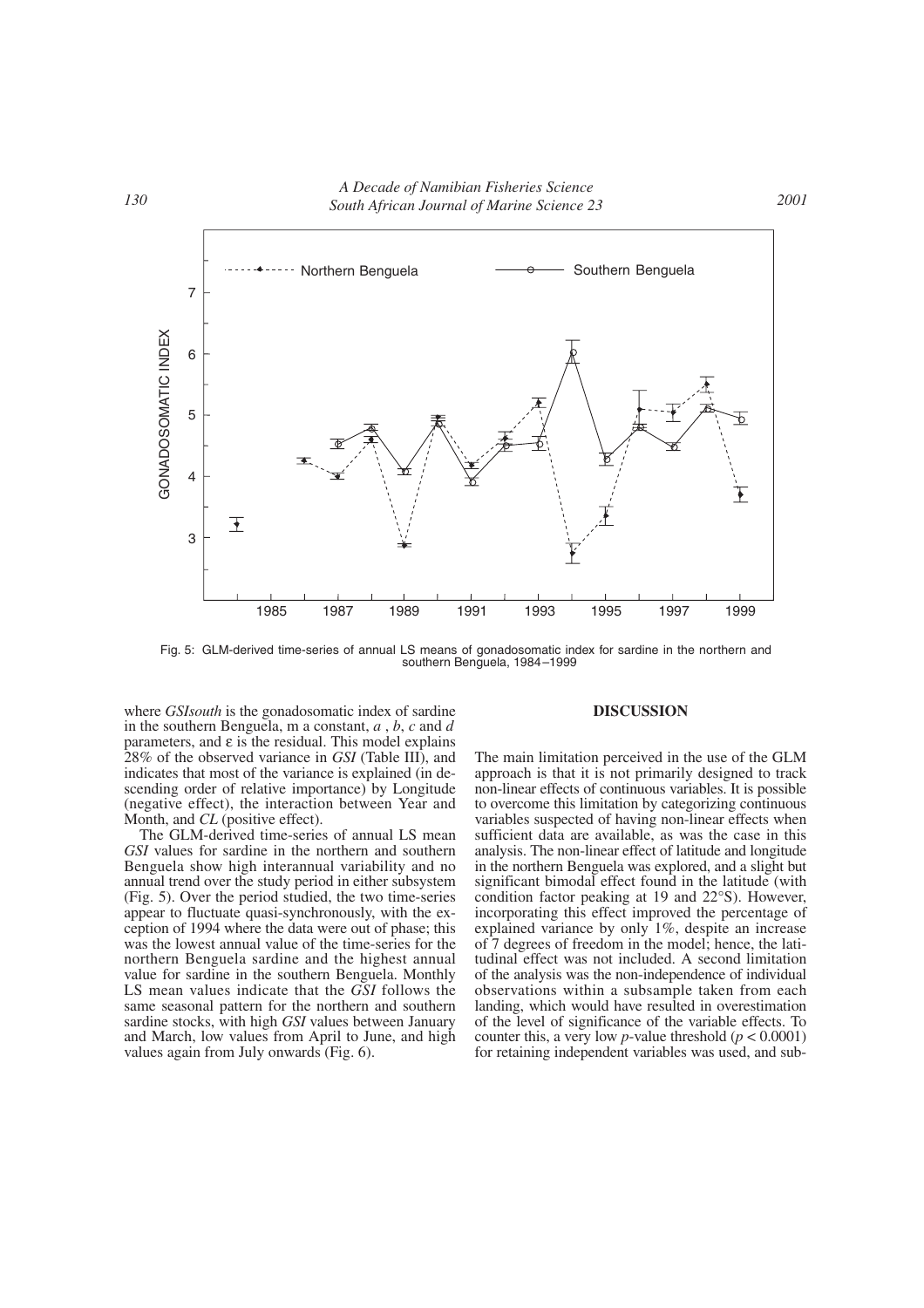

Fig. 6: GLM-derived time-series of monthly LS means of gonadosomatic index of sardine in the northern and southern Benguela, 1984–1999

optimal models, in which each independent variable accounted for at least 5% of the total explained variance, were employed to derive the time-series of LS mean values.

The length/mass relationships for sardine in the northern and southern Benguela subsystems were only minimally different, indicating that the two subpopulations have similar morphometrics.

### **Condition factor**

Condition factor of sardine in the northern Benguela did not show a trend through time from 1984 to 1999, whereas that of sardine in the southern Benguela showed a steady decline over the same period that cannot be attributed to a negative trend in *GSI* (see Figs 3 and 5). This disparity in *CF* trends between the two subsystems suggests that the northern and southern sardine stocks are independent, and contrasts with the findings of Schülein *et al.* (1995). Those authors analysed oil-to-meal ratios of pelagic fish landings from the entire Benguela system over the period 1951–1993, and used oil content data (a proxy for fish condition) as an integrated "health" index of the fish stocks and their environment. Schülein *et al.* (1995) reported a significant degree of coherence between their data from northern and southern fishing ports, which they attributed primarily to spatial coherence in environmental conditions, or Benguela-wide environmental signals. That conclusion is supported by the findings of Shannon *et al*. (1992), who noted periods of simultaneous change in environmental parameters throughout the entire Benguela ecosystem. The conflicting results of Schülein *et al.* (1995) and this study could be due to low frequency signals not being trapped in the same manner in both studies owing to the difference in length of the study periods (43 v. the current 16 years).

During the 16 years of the present study, the biomass of the northern Benguela sardine remained relatively constant at low levels (generally <500 000 tons). That value should be compared to estimates derived from Virtual Population Analysis (VPA) between 1950 and 1970, years when the biomass ranged between 2 and 10 million tons (Beckley and van der Lingen 1999). By contrast, estimates of the biomass of southern Benguela sardine have increased approximately 40 fold since 1984 (Fig. 2). The different trends for biomass and condition factor of sardine in the southern Benguela suggest that condition factor in that region may be at least partly density-dependent, and is reduced at high population sizes, presumably arising from intraspecific competition. Density-dependent condition factor of sardine in the northern Benguela has been previously reported by Le Clus (1987), who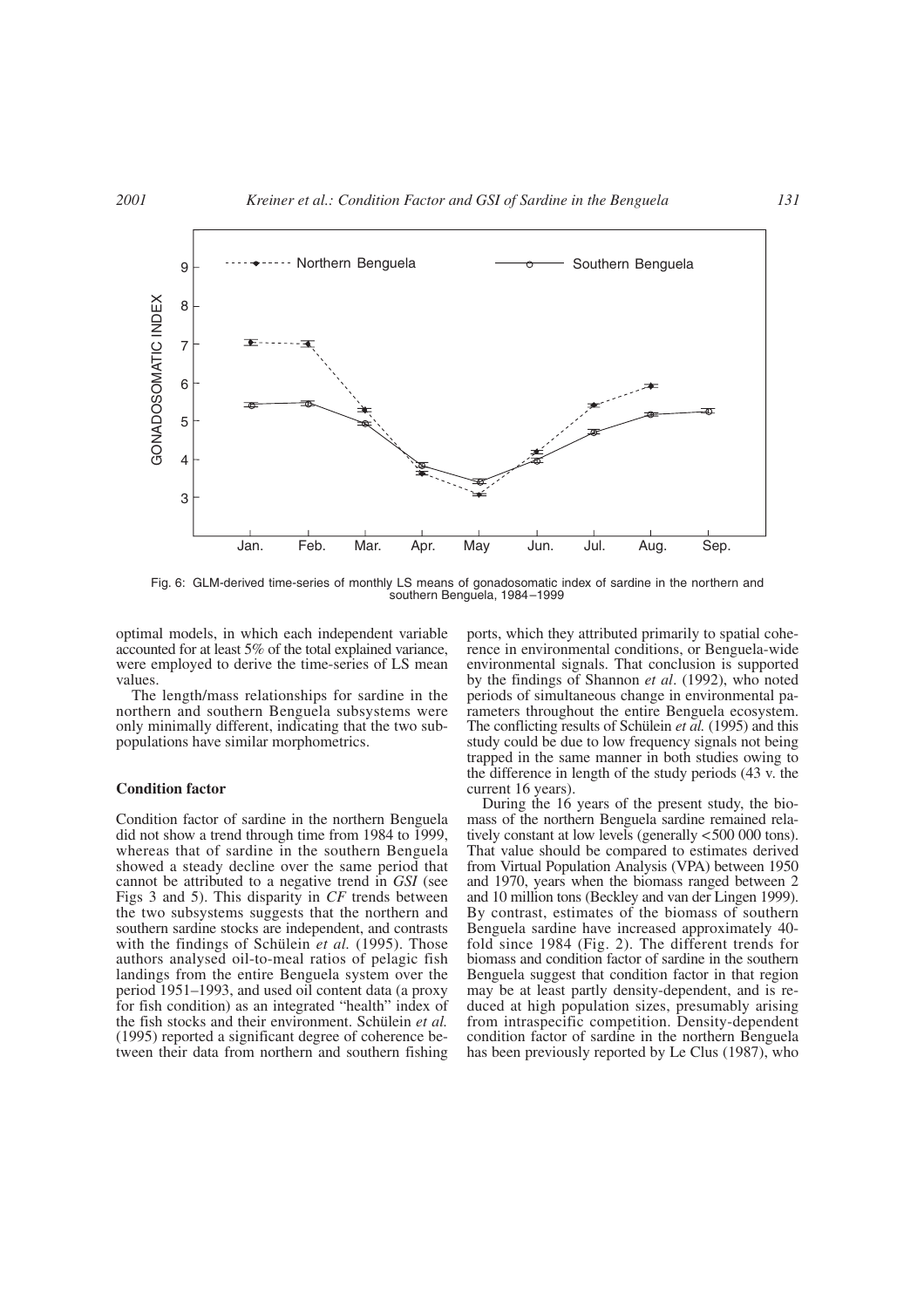observed that condition indices were low when sardine biomass was high, and high when biomass was low. Explicit statistical analysis regarding the correlation of condition factor and biomass has not yet been conducted, because this work forms part of an ongoing study using longer (50 years) time-series data.

The GLM analyses of condition factor for both the northern and southern Benguela sardine stocks showed that the Month  $\times$  Year interaction term explained a significant part of the variance in each system (Table II), suggesting that seasonal patterns of condition factor varied from year to year in both systems. The amount of variance explained by this interaction was higher for the northern (78%) than for the southern (19%) Benguela, suggesting a more consistent seasonal signal in the southern Benguela data. The lack of a clear seasonal cycle in condition factor of the northern Benguela sardine has been previously reported. Matthews (1964) was unable to show a clear seasonal pattern for condition factor data over the period 1957– 1960, and Le Clus (1990a) found no consistent seasonal trend in sardine condition index for data from 1965–1979. Attempts to determine the age of sardine from the region by reading annual rings on otoliths has proven to be extremely difficult because of high interannual differences (Thomas 1983, Agnalt 1995), further suggesting the absence of clear seasonal effects. Together with the results presented here, these data suggest that the seasonal effect on sardine in the northern Benguela is low and/or inconsistent. Studies in the region indicate stronger amplitude in the seasonal wind signal in the south than in the north (Taunton-Clark and Shannon 1988), but also suggest stronger occasional events in the north than in the south (e.g. Benguela *Niño*s; Shannon *et al.* 1992). These findings may indicate a high degree of variation in the seasonal pattern of food availability in the northern Benguela. If this is the case, it would imply that sardine in this subsystem have adopted an opportunistic strategy with regard to their use of energy available in the ecosystem for somatic growth and lipid storage.

For the southern Benguela sardine, condition factor is highest in summer, declines in autumn and is lowest in July/August (Fig. 4). Because of the lack of summer data (October–December is generally a closed season), the whole seasonal cycle could not be analysed for the period investigated. However, the seasonality in sardine condition factor described by the GLM analysis above agrees with the findings of Davies (1956), who showed that sardine condition factor during the years 1950 –1954 was high during summer (December–February) and reached a maximum in March. From March onwards, condition factor declined through autumn and winter, reaching a minimum in August/September (Davies 1956). Using visual assessments of mesenteric fat as a proxy for total body lipid and hence an index of fish condition, Van der Lingen *et al.* (1998) also reported a strong seasonal cycle in lipid content of southern Benguela sardine, peaking between March and June and at a minimum between August and November.

### **Gonadosomatic index**

The *GSI* for sardine in both northern and southern Benguela subsystems showed clear seasonal cycles (Fig. 6), but no trend over the study period. In the north, sardine spawn for most of the year, with peaks in summer/autumn, January/February, and winter/spring, September/October (Matthews 1964, Le Clus *et al.* 1987, Le Clus 1991). In winter (May/June) there is normally very little or no spawning, and these earlier findings are reflected in this analysis. *GSI* was low during this period for the entire study. Matthews (1964) showed, for the years 1957–1960, that gonad mass (both sexes) is lowest in May in the northern Benguela. In the southern Benguela, sardine appear to spawn yearround (Shelton 1986), but principally from August to March (Armstrong *et al*. 1989, Akkers *et al*. 1996, Huggett *et al*. 1998). The time-series of *GSI* obtained in this study confirms the winter (April–July) minimum in reproductive activity. The negative relationship between *GSI* and longitude observed for southern Benguela sardine most likely reflects the greater intensity of spawning off the West Coast than on the South Coast in recent years (Van der Lingen *et al.* in press).

A very low *GSI* was observed in 1994 in the northern Benguela system, the year before a major Benguela *Niño*, whereas in the southern Benguela a peak in the same parameter was noticeable in the same year. The low *GSI* in the north could have been a result of environmental disturbances or dispersal of food concentrations prior to the arrival of warm water (Le Clus 1990b). Le Clus (1990b) found that, prior to the onset of the Benguela *Niño* of 1984, neither sardine nor anchovy were spawning. Nevertheless, low values of *GSI* were also observed in 1989 and, to a lesser extent, in 1995 (Fig. 5), without clear interpretation.

In conclusion, the results of the GLM analyses have suggested that the two subsystems of the Benguela upwelling ecosystem displayed different and nonsynchronized patterns in interannual variation in condition factor and gonadosomatic index of *Sardinops sagax* over the period 1984–1999. This finding suggests that the stocks of sardine in the two subsystems have their own short-term dynamics, probably related to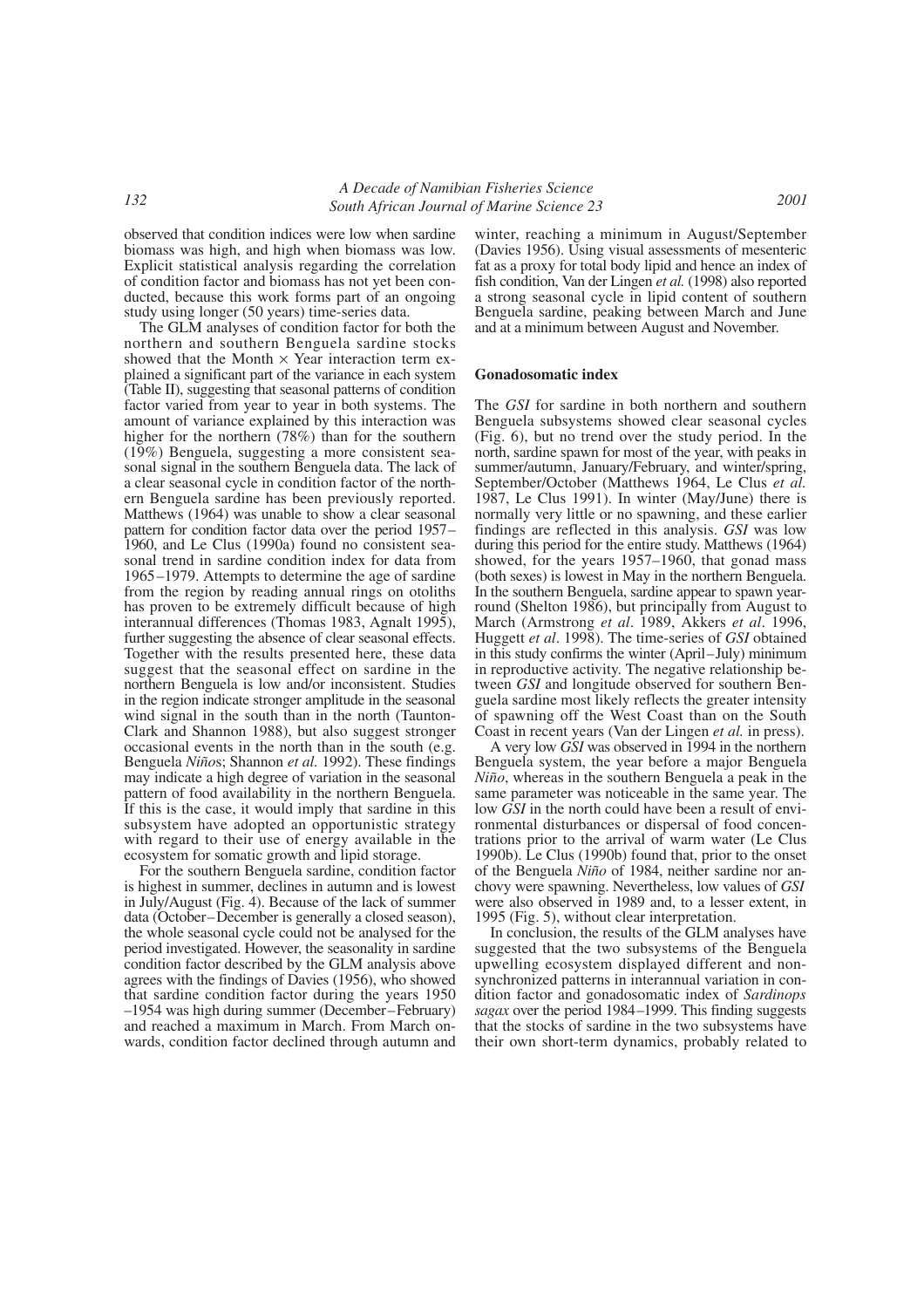different dynamics in the environment, and confirms that, during the years of this study at least, there was little migration (if any) between the two.

## **ACKNOWLEDGEMENTS**

This paper arises from cooperative research between members of the VIBES/IDYLE<sup>1</sup> (French-South African) and ENVIFISH (EU project, contract no. IC18. CT98-329) research programmes. The authors thank Dr R. H. Parrish (Pacific Fisheries Environmental Laboratory) for valuable comments on the draft manuscript.

### **LITERATURE CITED**

- AGNALT, A-L. 1995 An attempt to validate the ageing of southern African pilchard (*Sardinops ocellatus*) caught off Namibia using back-calculation. Unpublished report, Ministry of Fisheries and Marine Resources, Namibia: 24 pp. (mimeo).
- AKKERS, T. R., MELO, Y. C. and W. VEITH 1996 Gonad development and spawning frequency of the South African pilchard *Sardinops sagax* during the 1993–1994 spawning season. *S. Afr. J. mar. Sci*. **17**: 183–193.
- ARMSTRONG, M. J. and R. M. THOMAS 1989 Clupeoids. In *Oceans of Life off Southern Africa*. Payne, A. I. L. and R. J. M. Crawford (Eds). Cape Town; Vlaeberg: 105–121.
- ARMSTRONG, M. J., ROEL, B. A. and R. M. PROSCH 1989 -Long-term trends in patterns of maturity in the southern Benguela pilchard population: evidence for density-depen-<br>dence? *S. Afr. J. mar. Sci.* **8**: 91–101.<br>BAKUN, A. 1985 — Comparative studies and the recruitment
- problem: searching for generalizations. *Rep. Calif. coop. oceanic Fish. Invest.* **26**: 30–40.
- BARANGE, M., HAMPTON, I. and B. A. ROEL 1999 Trends in the abundance and distribution of anchovy and sardine on the South African continental shelf in the 1990s, deduced from acoustic surveys. *S. Afr. J. mar. Sci*. **21**: 367–391.
- BECKLEY, L. E. and C. D. VAN DER LINGEN 1999 Biology, fishery and management of sardines (*Sardinops sagax*) in southern African waters. *Mar. Freshwat. Res.* **50**: 955–978.
- BOYER, D. C., CLOETE, R., BOYER, H. [J.] and G. D'ALMEIDA 1997 The recent collapse of the northern Benguela pilchard stock. In *Proceedings of an International Workshop on the Research and Management of Pilchard in Namibia, February 1997*. Swakopmund; Ministry of Fisheries and Marine Resources: 118–130.
- CHAMBERS, R. C. and E. A. TRIPPEL (Eds) 1997  *Early Life History and Recruitment in Fish Populations*. London; Chapman & Hall: 596 pp. CRAWFORD, R. J. M., SHANNON, L. V. and D. E. POLLOCK
- 1987 The Benguela ecosystem. 4. The major fish and in-

vertebrate resources. In *Oceanography and Marine Biology. An Annual Review* **25**. Barnes, M. (Ed). Aberdeen; University Press: 353–505.

- DAVIES, D. H. 1956 The South African pilchard (*Sardinops ocellata*). Sexual maturity and reproduction 1950–54.<br>*Investl Rep. Div. Fish. S. Afr.* 22: 155 pp.
- *Investment PRÉON, P. 1989* Introduction of climatic variables into global models. In *Proceedings of an International Symposium on Long Term Changes in Marine Fish Populations, Vigo, 1986*. Larrañeta, M. G. and T. Wyatt (Eds). Vigo; Consejo Superior de Investigaciones Cientificas: 481–528.
- GRANT, W. S. 1985 Population genetics of the southern African pilchard, *Sardinops ocellata,* in the Benguela upwelling system. In *International Symposium on the Most Important Upwelling Areas off Western Africa* (*Cape Blanco and Benguela*), [*Barcelona, 1983*]. Bas, C. Margalef, R. and P. Rubiés (Eds). Barcelona; Instituto de Investigaciones Pesqueras: 551–562.
- GRANT, W. S. and R. W. LESLIE 1996 Late Pleistocene dispersal of Indian-Pacific sardine populations in an ancient lineage
- of the genus *Sardinops*. *Mar. Biol.* **126**: 133–142. HUGGETT, J. A., BOYD, A. J., HUTCHINGS, L. and A. D. KEMP 1998 Weekly variability of clupeoid eggs and larvae in the Benguela jet current: implications for recruitment. In *Benguela Dynamics: Impacts of Variability on Shelf-Sea Environments and their Living Resources*. Pillar, S. C., Moloney, C. L., Payne, A. I. L. and F. A. Shillington (Eds). *S. Afr. J. mar. Sci*. **19**: 197–210. LEBRETON, J-D., BURNHAM, K. P., CLOBERT, J. and D. R.
- ANDERSON 1992 Modeling survival and testing biological hypotheses using marked animals: a unified approach with case studies. *Ecol. Monogr*. **62**(1): 67–118.
- LE CLUS, F. 1987 Reproductive dynamics of female pilchard *Sardinops ocellatus* in the northern Benguela system, with particular reference to seasonality, the environment and fish condition. Ph.D. thesis, University of Port Elizabeth: x
- + 430 pp. LE CLUS, F. 1990a Spatial variability in the seasonal trends of ovary weight in the Namibian pilchard population,
- 1965–1979. *S. Afr. J. mar. Sci*. **9**: 69–83. LE CLUS, F. 1990b Impact and implications of large-scale environmental anomalies on the spatial distribution of spawning of the Namibian pilchard and anchovy populations. *S. Afr. J. mar. Sci*. **9**: 141–159.
- LE CLUS, F. 1991 Hydrographic features related to pilchard and anchovy spawning in the northern Benguela system, comparing three environmental regimes. *S. Afr. J. mar. Sci*. **<sup>10</sup>**: 103–124.
- LE CLUS, F., HEWITSON, J. D., MELO, Y. C., COOPER, R. M. and P. E. MALAN 1987 The multispecies pelagic fishery off Namibia 1982–1986 and stock assessments for pilchard and anchovy. *Colln scient. Pap. int. Commn SE. Atl. Fish.* **14** $(2)$ :  $7 - 25$
- LLUCH-BELDA, D., CRAWFORD, R. J. M., KAWASAKI, T., Mac-CALL, A. D., PARRISH, R. H., SCHWARTZLOSE, R. A. and P. E. SMITH 1989 World-wide fluctuations of sardine and anchovy stocks: the regime problem. *S. Afr. J. mar. Sci*. **<sup>8</sup>**: 195–205.
- MARQUARDT, D.W. 1963 An algorithm for least-squares estimation of non-linear parameters. *J. Soc. ind. Appl. Math*. **11**: 431–441.
- MATTHEWS, J. P. 1964 The pilchard of South West Africa (*Sardinops ocellata*). Sexual development, condition factor and reproduction, 1957–1960. *Investl Rep. mar. Res. Lab. S.W. Afr.* **10**: 96 pp.
- NEWMAN, G. G. 1970 Migration of the pilchard *Sardinops*

<sup>1</sup> Interactions and spatial dynamics of renewable resources in upwelling ecosystems. IDYLE is a follow-up programme of VIBES